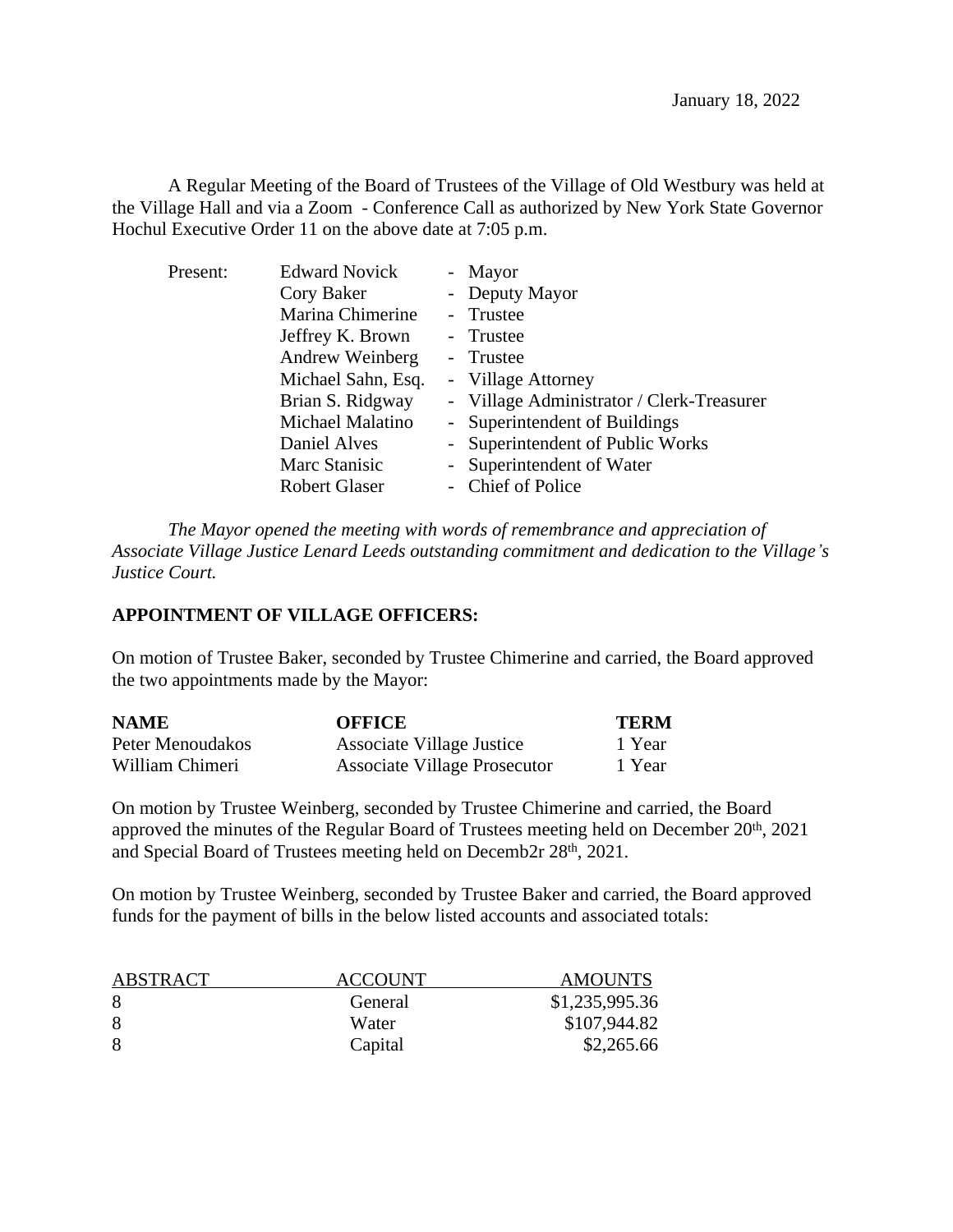On motion by Trustee Chimerine, seconded by Trustee Baker and carried, the Board accepted the Police report for the month of December 2021.

On motion by Trustee Chimerine, seconded by Trustee Baker and carried, the Board accepted the Superintendent of Public Works report for the month of December 2021.

On motion by Trustee Brown, seconded by Trustee Baker and carried, the Board accepted the Superintendent of Water report for the month of December 2021.

## **PUBLIC HEARINGS:**

On motion of Trustee Baker, seconded by Trustee Chimerine and carried unanimously the Public Hearings were opened.

- 1. Application of Long Island University to renew it Special Use Permit to operate a parking lot on its C.W. Post Campus. The University's new General Counsel Elizabeth Cheung-Gaffney and Roy Fergus were on the conference call but had no submitted to the Board a written proposal and drawing of their plans for the Tennis Club property that had been the issue prior to granting "approval" for the Special Use Permit of the parking lot area. The Mayor suggested the item again be continued so such plans could be submitted to the Board, Village Counsel and Building Department for full review. On motion of Trustee Brown, seconded by Trustee Chimerine and carried, the Board will continue the application.
- 2. On motion by Trustee Brown, seconded by Trustee Baker and carried, the Board will *continue* the Application of the Glen Oaks Club located at 175 Post Road to: 1) Construct a 5,774 square foot one story golf instruction facility with indoor hitting bays, locker rooms, lobby with a bar area, and a tennis pro shop; 2) relocate the existing tennis courts and reconfigure the existing outdoor driving range and parking lot; and 3) extend the existing portico at the main entry area. **NOTE:** *The application is still being reviewed by the Village's Zoning Board of Appeals and Planning Board.*

## **NEW BUSINESS:**

- 1. On motion by Trustee Baker, seconded by Trustee Weinberg and carried, the Board authorized *LiRo Engineers* for Professional Services for the installation of a permanent natural gas generator for Village Hall in the amount of \$26,000.00. The Mayor commented that the proposed generator would supply full power to the Village Hall facility and would include the Police Department.
- 2. On motion by Trustee Baker, seconded by Trustee Brown and carried, the Board authorized *LiRo Engineers* to Design, Survey and Preparation of BID documents for the Village Road Improvements on Bacon Road (between IU Willets Road and Glen Cove Road) and Bass Pond Road at a cost not to exceed \$185,000.00.